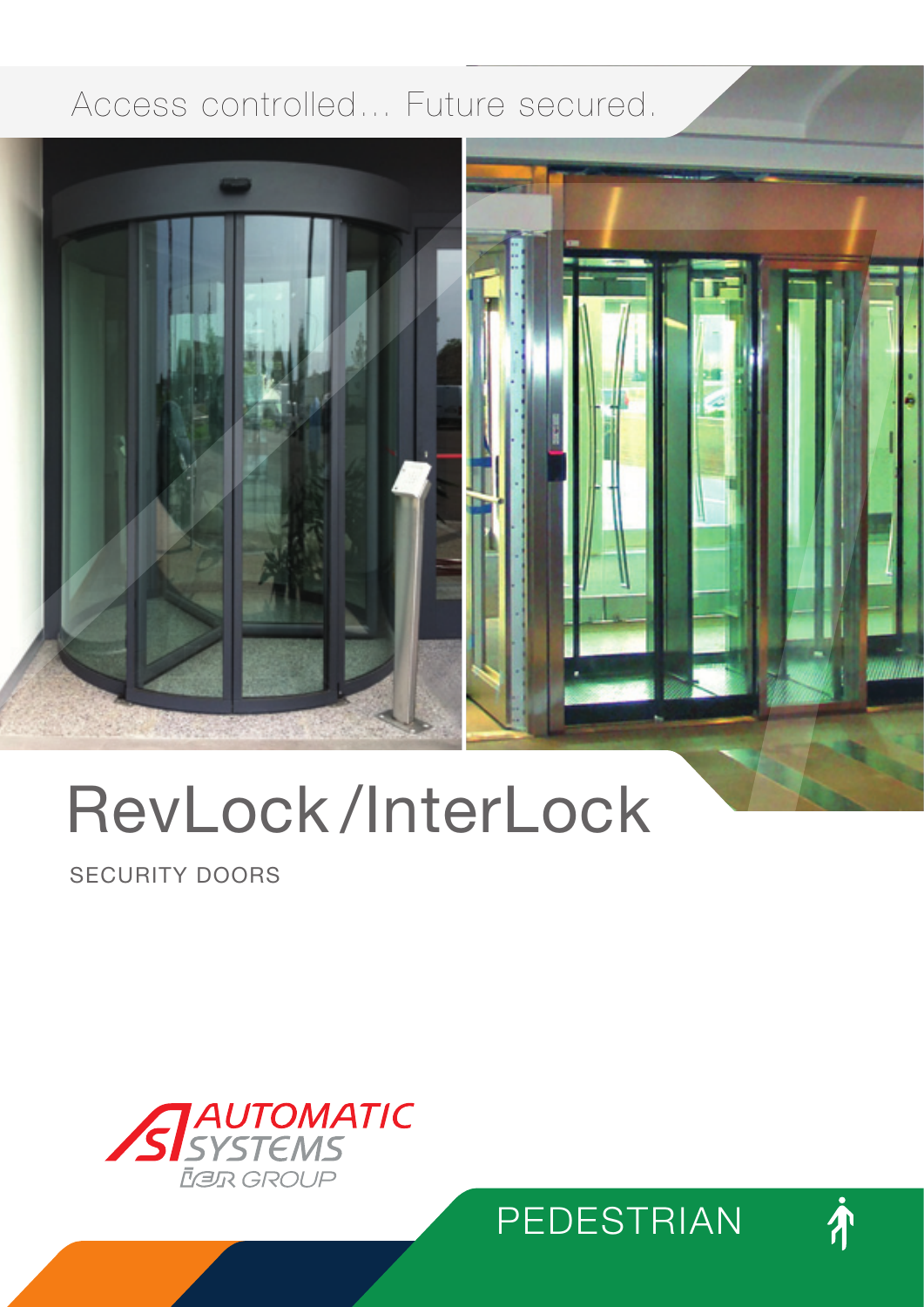

Automatic Systems' RevLock and InterLock series offer the most powerful flow management solutions for physical and electronic security of automated entrance control. The doors prevent hot and cold air from directly entering the building, leading to reduced energy consumption - a system that provides both an environmental and highly secure solution.

# SECURITY & SAFETY

- 7 Full-height security doors
- 7 Presence and intrusion detection (anti-tailgating) by infrared beams
- 7 Volumetric sensor for single passage detection
- 7 User safety ensured by additional systems (motor torque management, back-up battery, collapsing obstacles...)

# AESTHETICS & CUSTOMIsATION

- 7 Light, modern structure featuring a large, glazed surface
- 7 Elegant, thin canopy for integration into virtually any building, while ensuring passage height in excess of 2000 mm (78%")
- 7 Indoor, façade or outdoor installation
- 7 Doors are mounted directly onto existing floor

# ADAPTABILITY & FLEXIBILITY

- 7 Flexible solution to meet customer needs (e.g. increase height to 2300 mm (90 1/2"))
- 7 Combination of various passage widths (InterLock 672)
- 7 Electronic and mechanical parts located in the canopy, easily accessible for maintenance
- 7 Wide range of options and accessories available

# RELIABILITY & PERFORMANCE

- 7 Automated high-flow pedestrian access control
- <sup>o</sup> Energy savings
- 7 Control panel for set up and control
- 7 Remote management using TCP/IP connectivity



- <sup>o</sup> Motorised 3-4 obstacle revolving doors (RevLock)
- <sup>o</sup> Continuous movement, even in the event of unauthorised access detection (RevLock 61x)
- **Fast sliding doors (InterLock)**
- **Simultaneous bidirectional access** (except InterLock 670)





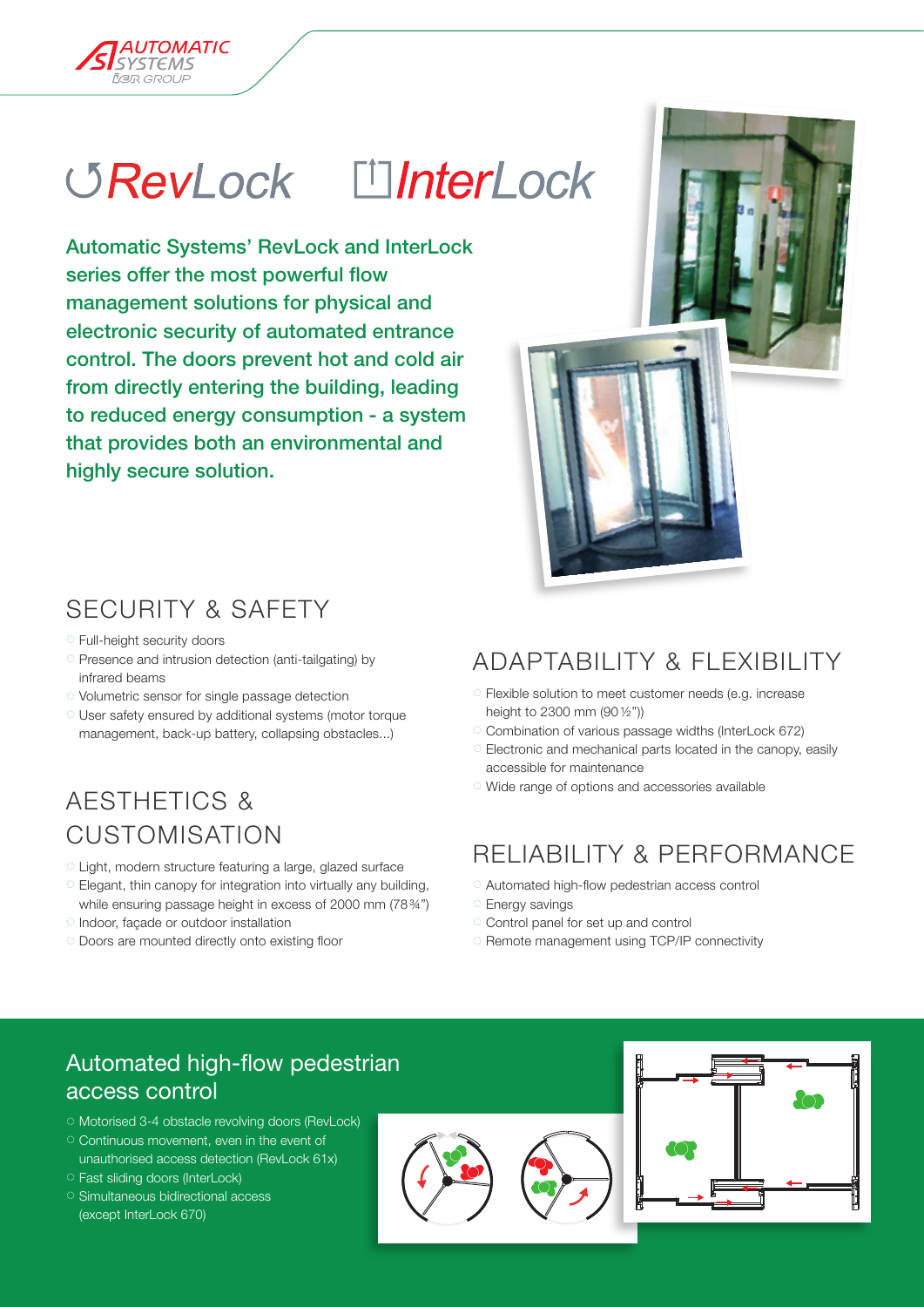# THE REVI OCK SERIES

Automatic Systems' RevLock series of high-security revolving doors offers a modern design that suits all architectural styles.

## The RevLock 6x0

RevLock 6x0 motorised 3-obstacle revolving doors allow for simultaneous bidirectional access to a continuous flow of authorised users, while denying access to unauthorised users. RevLock 610 doors are equipped with additional sliding doors for enhanced throughput.



RevLock 600

#### RevLock 600

- C External diameter: 1800 mm (707/8")
- $\degree$  Passage width: 800 mm (31 $1/2$ ")
- 7 Passages/minute: 15 to 30

#### RevLock 610

- 7 External diameter: 1800 mm (70<sup>7</sup> /8'')
- $\degree$  Passage width: 800 mm (31 $1/2$ ")
- 7 Passages/minute: 20 to 40

## The RevLock 6x1

RevLock 6x1 motorised 4-obstacle revolving doors enhance security, while offering a reduced throughput. RevLock 611 doors are equipped with additional sliding doors for enhanced throughput.



## RevLock 601

- $\circ$  External diameter: 2300 mm (90 $1/2$ ")
- $\degree$  Passage width: 1045 mm (41 $1$ / $\degree$ )
- 7 Passages/minute: 12 to 24

### RevLock 611

- $\circ$  External diameter: 2300 mm (901/2")
- $\degree$  Passage width: 1045 mm (41 $1$ / $\degree$ )
- 7 Passages/minute: 18 to 36

# The InterLock Series

## The InterLock 67x

InterLock 67x single or double rectangular booths are equipped with fast sliding doors. They ensure a high level of access control and are particularly suited to public sites.



InterLock 670



InterLock 673

#### InterLock 670

- 7 Footprint: 1600 x 1600 mm (63 x 63)
- Passage width: 900 mm (353/8")
- 7 Passages/minute: 6 to 8

## InterLock 671

- 7 Footprint: 2000 x 1600 mm (783/4'' x 63)
- Passage width:  $2 \times 700$  mm ( $2 \times 27 \frac{1}{2}$ ")
- 7 Passages/minute: 12 to 24

#### InterLock 672

- 7 Footprint: 2300 x 1600 mm (901/2'' x 63)  $\degree$  Passage width: 700 mm + 900 mm  $(27\frac{1}{2}$ " + 35 $\frac{3}{8}$ ")
- 7 Passages/minute: 12 to 24

## InterLock 673

- 7 Footprint: 2500 x 1600 mm (981/2'' x 63)
- 7 Passage width: 2 x 900 mm  $(2 \times 35\frac{3}{8})$
- 7 Passages/minute: 12 to 24